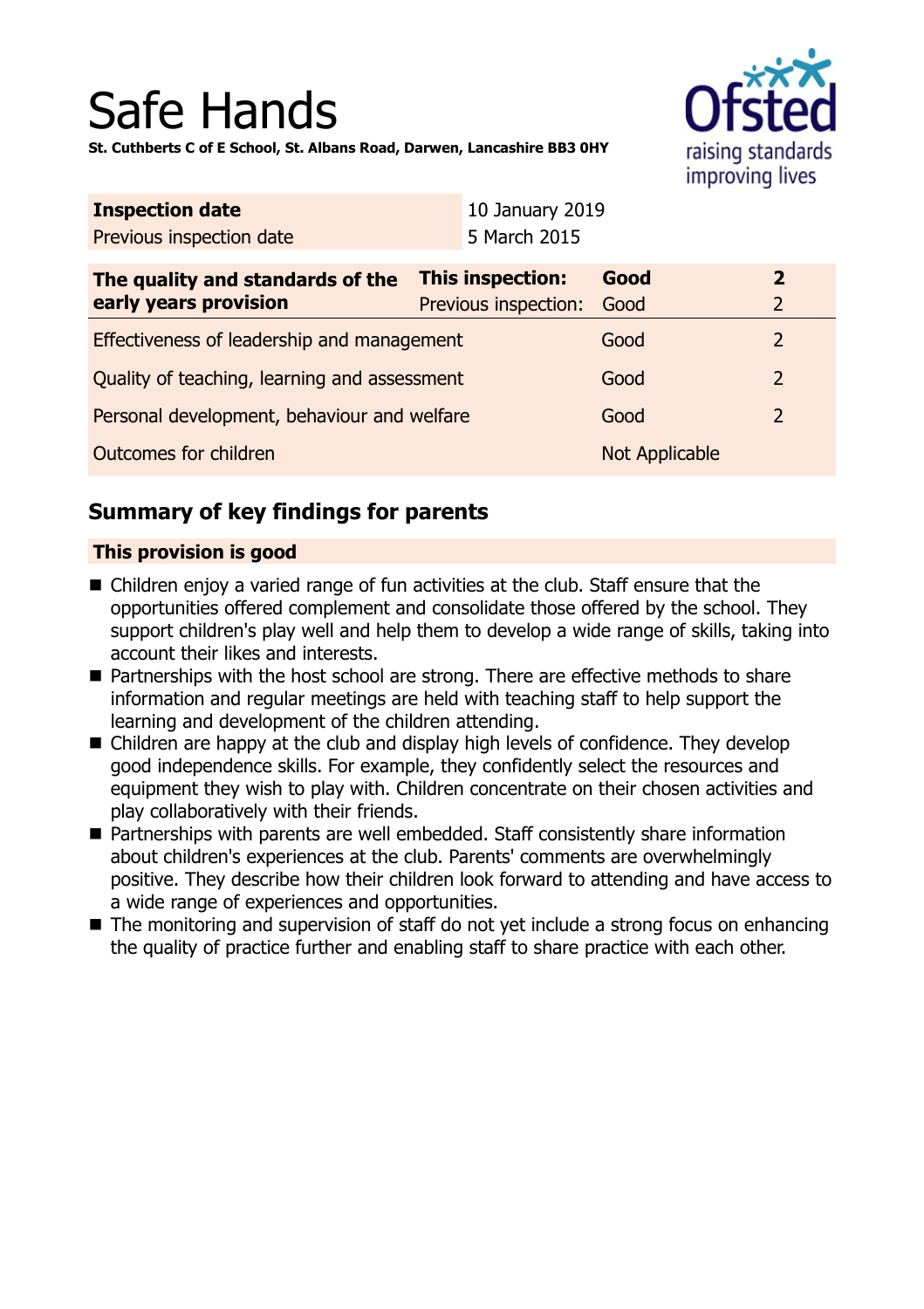## **What the setting needs to do to improve further**

#### **To further improve the quality of the early years provision the provider should:**

**n** refine the existing staff supervision process to help staff develop their practice further and learn from each other.

#### **Inspection activities**

- $\blacksquare$  The inspector observed the activities indoors and outdoors, and the interactions between staff and children.
- $\blacksquare$  The inspector talked to staff and children at appropriate times during the inspection.
- $\blacksquare$  The inspector completed a joint observation with the club manager.
- $\blacksquare$  The inspector held a meeting with the club manager. She looked at relevant documentation and evidence of the suitability of staff working in the club.
- $\blacksquare$  The inspector spoke to parents during the inspection and took account of their views.

**Inspector** Karen Cox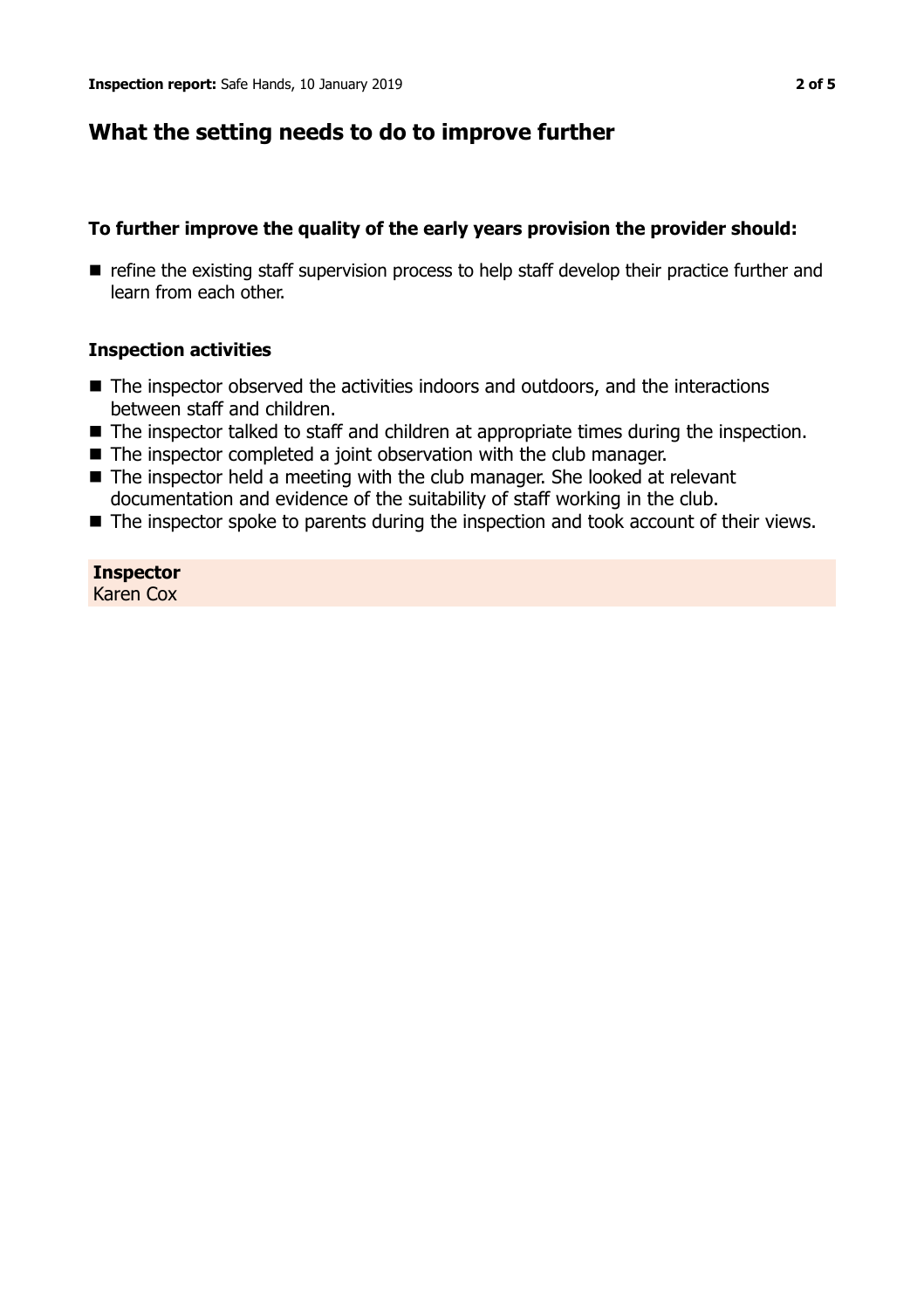# **Inspection findings**

## **Effectiveness of leadership and management is good**

Safeguarding is effective. Staff have a good understanding of their role and responsibility in protecting children from harm. They have an up-to-date knowledge of current legislation and implement thorough procedures to help protect children and provide a secure environment. Staff are vigilant and have a good understanding of how to deal with any child protection concerns, including referral procedures. The manager regularly reviews the running of the club and has created a culture of reflective practice. She encourages the staff team to evaluate after each day, noting what has gone well and what can be improved. Development plans to help secure further improvement are in place and are reviewed regularly. The manager encourages staff to undertake regular training opportunities to help build on their existing skills and knowledge. This has had a positive impact and has resulted in improved standards in children's learning and care.

### **Quality of teaching, learning and assessment is good**

Staff have a good understanding of how to support children's learning through play. They gain detailed information about children's interests when they first start at the club. This helps staff to provide activities that enthuse and excite children. Staff talk to children about their day. They ask questions about what they are doing, encouraging children to take turns, speak and listen to others. Children are supported to use their language skills and develop their growing vocabulary through routine conversations. Children enjoy constructing with wooden blocks. They are encouraged to use pictures as a guide and to develop their own ideas and imaginative skills as they explore with different shapes. Staff effectively observe children and sensitively support as they create their models. Staff are careful not to over direct and encourage children to develop their own ideas. Children and staff enjoy playing games together and older children support younger children to understand the rules of the games.

#### **Personal development, behaviour and welfare are good**

Children benefit from an effective key-person system that supports children's emotional well-being. Staff are enormously sensitive to children's individual needs and enthusiastically welcome them after a long day at school. Children are extremely happy and settled at the club. Their behaviour is very good and they learn to treat others with respect. Children interact freely with adults and form secure friendships with other children. They display high levels of independence and a strong sense of belonging. Children thoroughly enjoy well-organised physical activities. They listen to instructions and carry out the actions suggested by staff as they move their bodies. For example, children tiptoe to the blue triangle and skip to the yellow square. Older children help their younger friends by modelling the actions and demonstrating what to do. Children understand what is expected of them and are learning how to keep themselves safe. They know the procedures to follow if an alarm sounds and confidently describe what they must do. Frequent trips in and around the local community help children to understand about the wider world around them.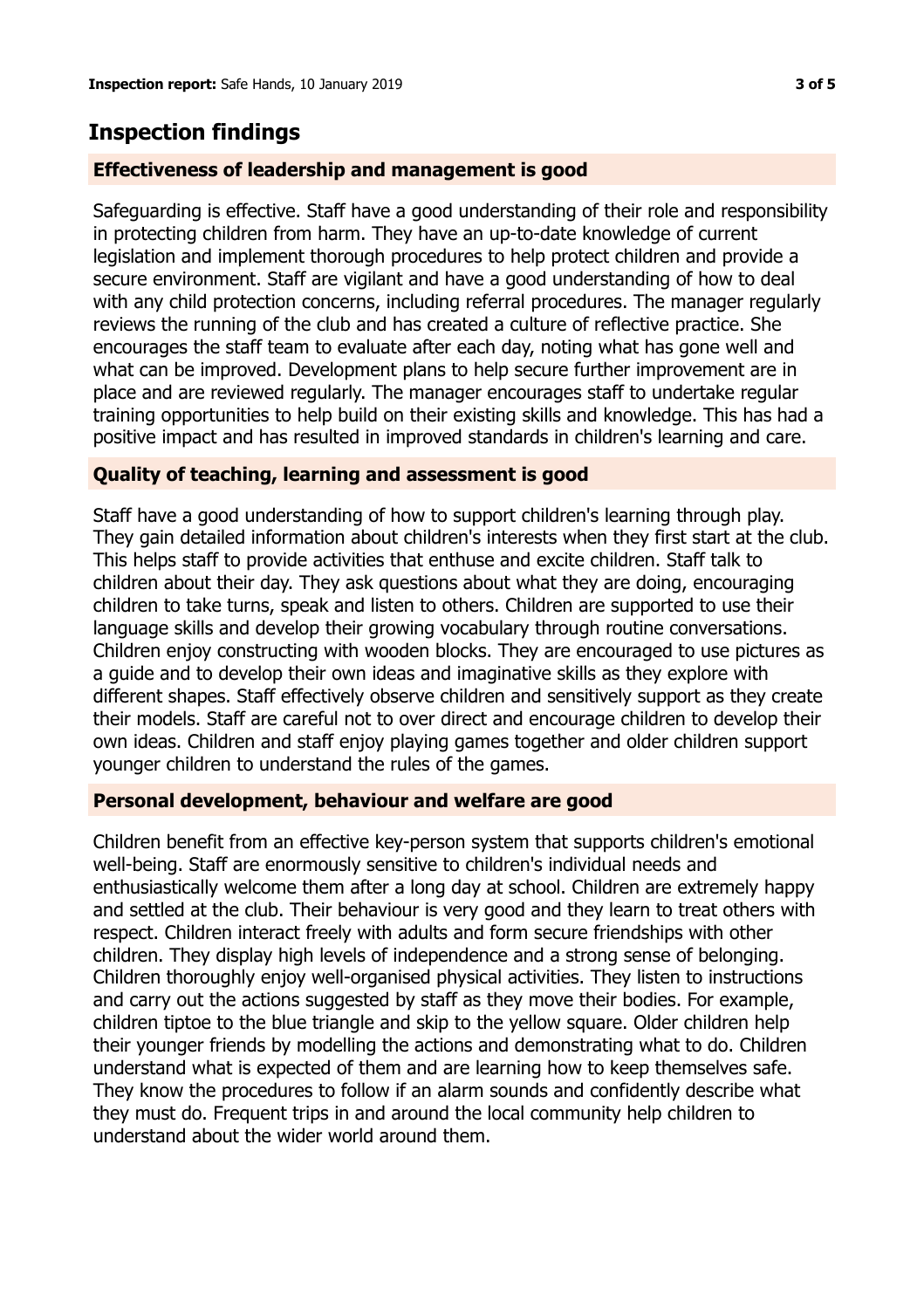## **Setting details**

| Unique reference number                             | EY360105                                                                             |  |
|-----------------------------------------------------|--------------------------------------------------------------------------------------|--|
| <b>Local authority</b>                              | <b>Blackburn with Darwen</b>                                                         |  |
| <b>Inspection number</b>                            | 10070040                                                                             |  |
| <b>Type of provision</b>                            | Out-of-school day care                                                               |  |
| <b>Registers</b>                                    | Early Years Register, Compulsory Childcare<br>Register, Voluntary Childcare Register |  |
| Day care type                                       | Childcare on non-domestic premises                                                   |  |
| <b>Age range of children</b>                        | $4 - 11$                                                                             |  |
| <b>Total number of places</b>                       | 32                                                                                   |  |
| Number of children on roll                          | 80                                                                                   |  |
| Name of registered person                           | Tully, Samantha                                                                      |  |
| <b>Registered person unique</b><br>reference number | RP515191                                                                             |  |
| Date of previous inspection                         | 5 March 2015                                                                         |  |
| Telephone number                                    | 079172921792                                                                         |  |

Safe Hands registered in 2007. The setting employs five members of childcare staff. The manager holds a play work qualification at level 3. The setting opens from Monday to Friday during term time. Sessions are from 7.30am until 8.50am and 3.15pm until 6.15pm. The holiday club opens from Monday to Friday during school holidays. Sessions are from 7.30am until 6.15pm.

This inspection was carried out by Ofsted under sections 49 and 50 of the Childcare Act 2006 on the quality and standards of provision that is registered on the Early Years Register. The registered person must ensure that this provision complies with the statutory framework for children's learning, development and care, known as the early years foundation stage.

Any complaints about the inspection or the report should be made following the procedures set out in the guidance Complaints procedure: raising concerns and making complaints about Ofsted, which is available from Ofsted's website: www.ofsted.gov.uk. If you would like Ofsted to send you a copy of the guidance, please telephone 0300 123 4234, or email [enquiries@ofsted.gov.uk.](mailto:enquiries@ofsted.gov.uk)